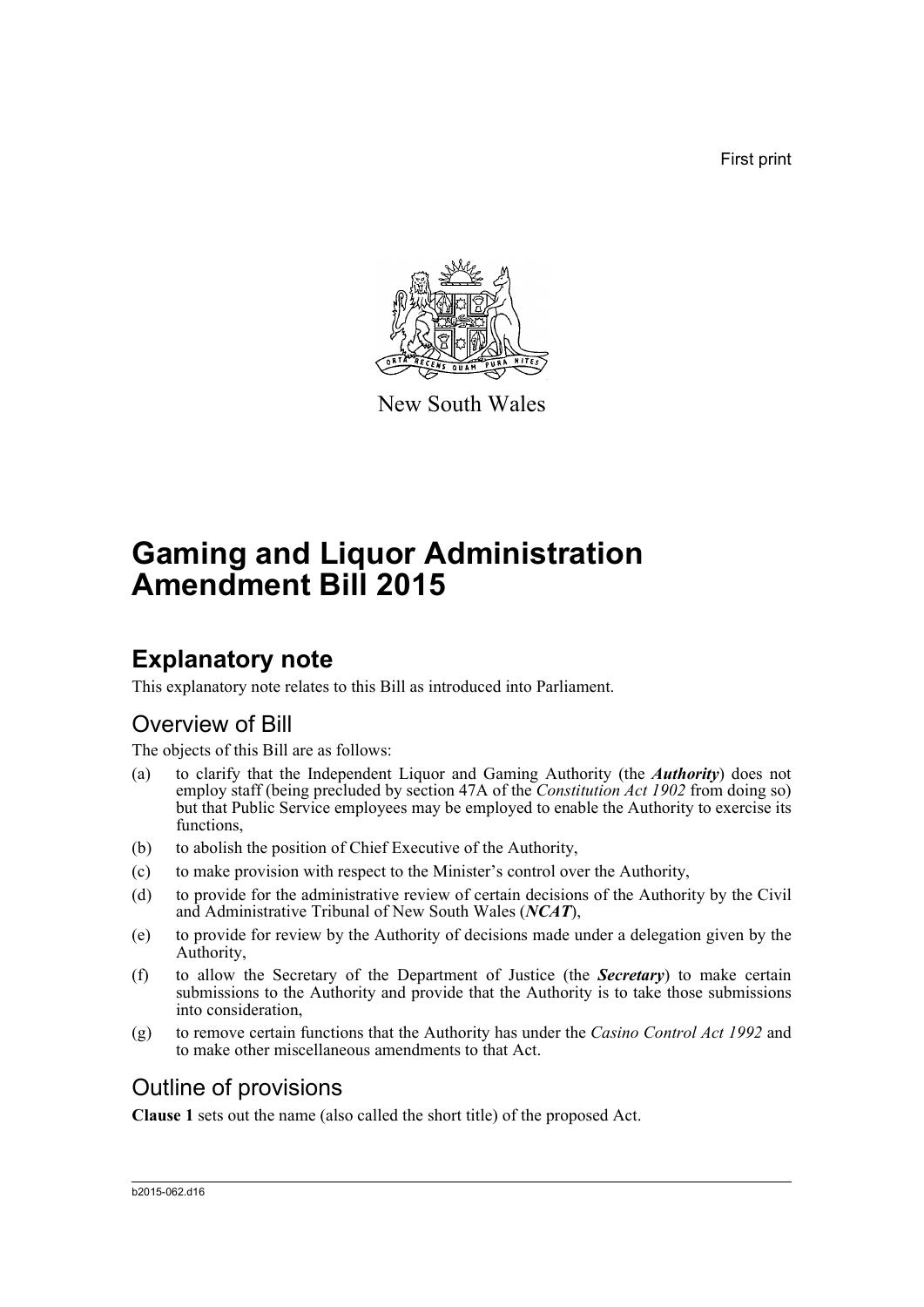**Clause 2** provides for the commencement of the proposed Act on a day or days to be appointed by proclamation.

#### **Schedule 1 Amendment of Gaming and Liquor Administration Act 2007 No 91**

**Schedule 1 [1]** omits the definition of *Chief Executive* so as to abolish the position of Chief Executive of the Authority. **Schedule 1 [4], [5], [7]–[9], [24] and [25]** make consequential amendments.

**Schedule 1 [2]** omits the definition of *member of staff* and inserts the definition of *designated* **Public Service employee** to clarify that the Authority does not employ staff but that Public Service employees may be employed to enable the Authority to exercise its functions. **Schedule 1 [3], [4], [10], [12] and [14]–[17]** make consequential amendments. **Schedule 1 [2]** also updates the definition of *Department* to refer to the Department of Justice and inserts a definition of *NCAT*.

**Schedule 1 [6]** provides that the Authority is subject to Ministerial control, except in relation to any advice, report or recommendation the Authority gives to the Minister and decisions of the Authority with respect to the following:

- (a) granting, suspending or cancelling gaming or liquor licences,
- (b) imposing, varying or revoking conditions of gaming or liquor licences,
- (c) taking disciplinary action under the gaming and liquor legislation.

**Schedule 1 [13]** inserts proposed section 13A to provide for the administrative review of decisions of the Authority by NCAT, except for decisions that confirm, vary or revoke certain decisions made by certain Public Service employees acting under a delegation given by the Authority (*delegated decisions*). **Schedule 1 [22]** makes a consequential amendment to ensure that notice of decisions that can be reviewed by NCAT under proposed section 13A are published on the website of the Department. It also provides that notice of certain other decisions of the Authority are to be published on the Department's website.

**Schedule 1 [18]** amends section 36A to enable the Authority to review delegated decisions. **Schedule 1 [20]** limits the persons who can apply for a review of a delegated decision to an applicant for, or holder of, a gaming or liquor licence, or a person who was required to be notified of the application the subject of the delegated decision, and who made a submission in respect of that application. **Schedule 1 [11]** provides that the Authority cannot delegate its function to review delegated decisions. **Schedule 1 [19] and [21]** make consequential amendments.

**Schedule 1 [23]** provides that the Secretary may make submissions to the Authority in relation to any application to the Authority under the gaming and liquor legislation and that the Authority must take any such submission into consideration, including any recommendations contained in the submission, before determining the application.

#### **Schedule 2 Amendment of Casino Control Act 1992 No 15**

**Schedule 2 [1]** amends the *Casino Control Act 1992* to provide that the Authority will no longer have the functions under that Act of:

- (a) inspecting the operations and conduct of gaming in a casino, and
- (b) detecting offences committed in or in relation to a casino and prosecuting offences under the Act.

Those functions will, however, continue to be performed by inspectors appointed by the Secretary under the *Gaming and Liquor Administration Act 2007*.

**Schedule 2 [2]** provides that the Secretary may institute proceedings for an offence against the *Casino Control Act 1992*. **Schedule 2 [3]** makes a consequential amendment.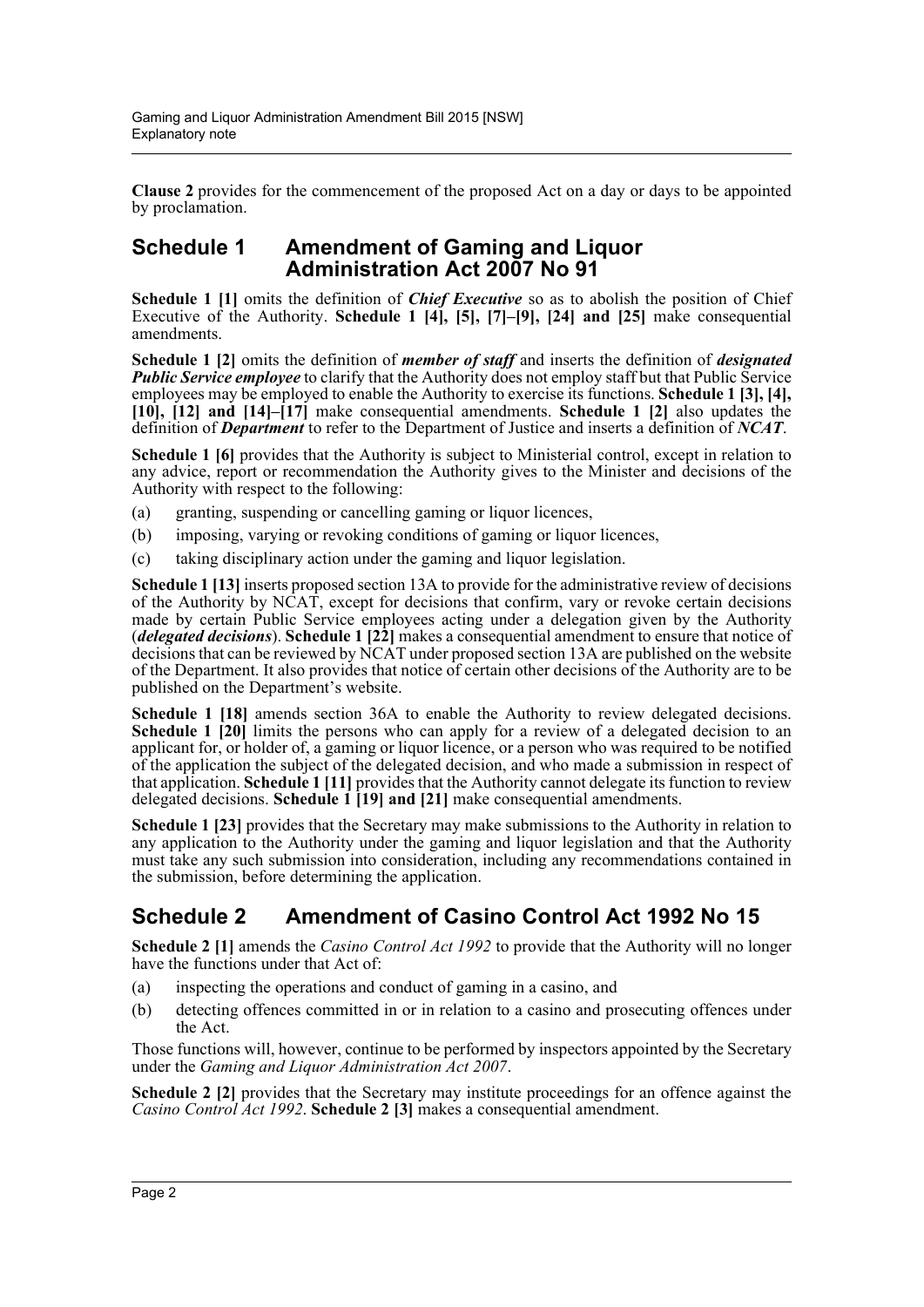First print



New South Wales

# **Gaming and Liquor Administration Amendment Bill 2015**

## **Contents**

Page

| Name of Act                                                             |   |
|-------------------------------------------------------------------------|---|
| 2 Commencement                                                          |   |
| Schedule 1 Amendment of Gaming and Liguor Administration Act 2007 No 91 | 3 |
| Schedule 2 Amendment of Casino Control Act 1992 No 15                   | 8 |
|                                                                         |   |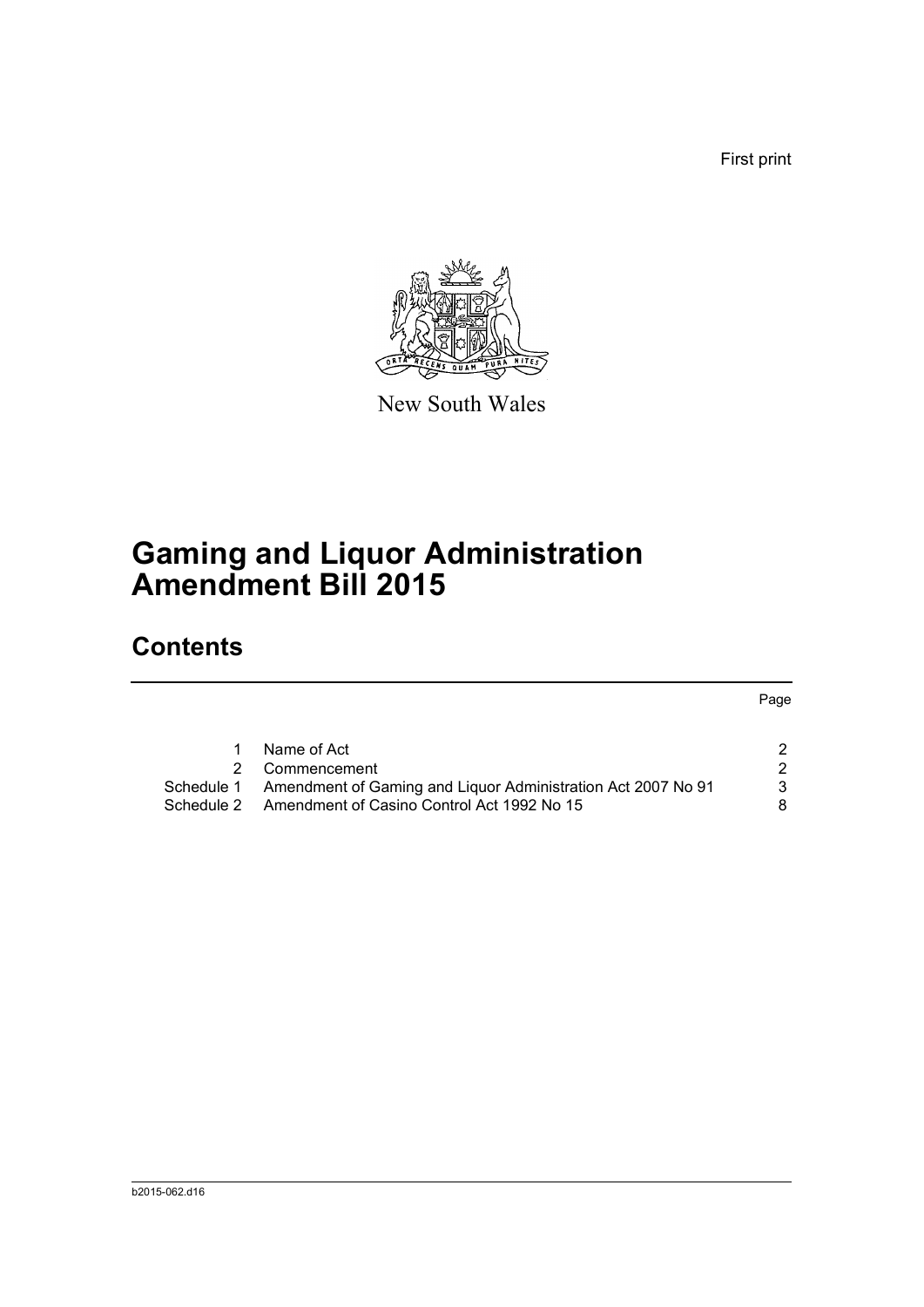

New South Wales

# **Gaming and Liquor Administration Amendment Bill 2015**

No , 2015

#### **A Bill for**

An Act to amend the *Gaming and Liquor Administration Act 2007* to make further provision with respect to the administration of the gaming and liquor legislation and the review of certain decisions made under that legislation.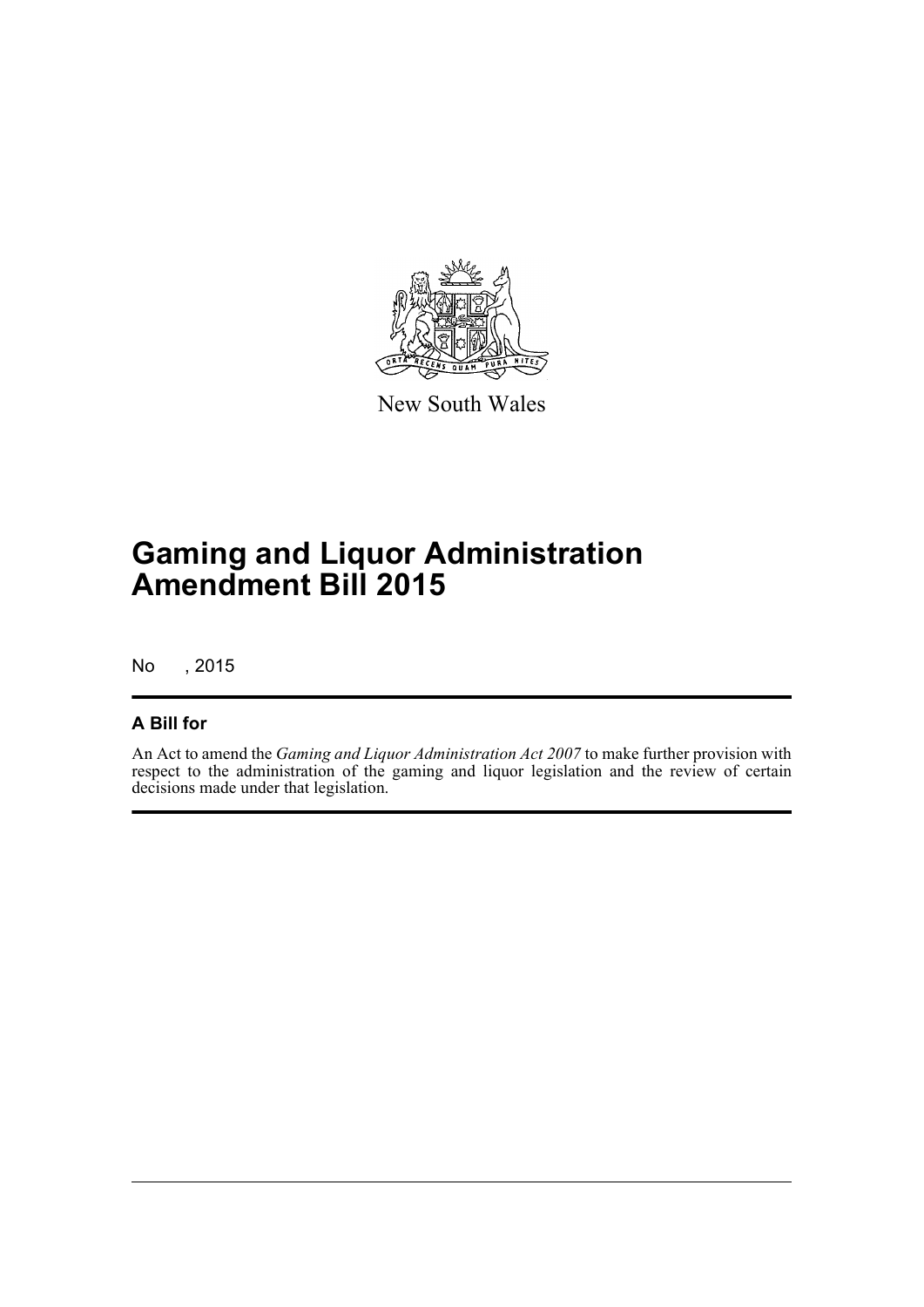<span id="page-4-1"></span><span id="page-4-0"></span>

| The Legislature of New South Wales enacts: |                                                                              |                |  |  |
|--------------------------------------------|------------------------------------------------------------------------------|----------------|--|--|
|                                            | Name of Act                                                                  | $\mathcal{P}$  |  |  |
|                                            | This Act is the <i>Gaming and Liquor Administration Amendment Act 2015</i> . | 3              |  |  |
|                                            | <b>Commencement</b>                                                          | $\overline{4}$ |  |  |
|                                            | This Act commences on a day or days to be appointed by proclamation.         | 5              |  |  |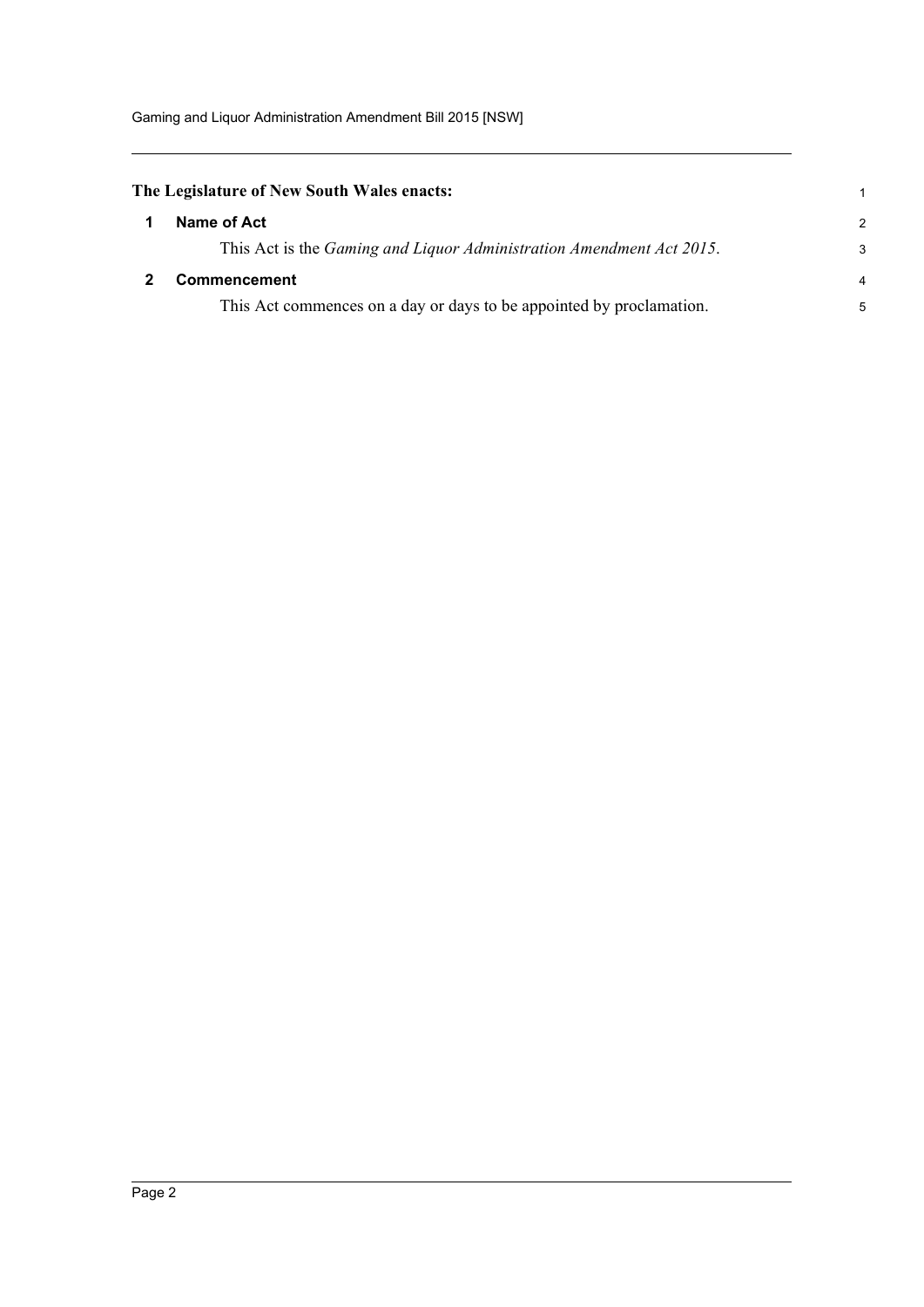<span id="page-5-0"></span>

| <b>Schedule 1</b> |                                                                                   | <b>Amendment of Gaming and Liquor</b><br><b>Administration Act 2007 No 91</b>                                                                                                                                                                                                                                                                                                                                                   |                                  |  |  |  |  |  |
|-------------------|-----------------------------------------------------------------------------------|---------------------------------------------------------------------------------------------------------------------------------------------------------------------------------------------------------------------------------------------------------------------------------------------------------------------------------------------------------------------------------------------------------------------------------|----------------------------------|--|--|--|--|--|
| [1]               | <b>Section 3 Definitions</b>                                                      |                                                                                                                                                                                                                                                                                                                                                                                                                                 | 3                                |  |  |  |  |  |
|                   | Omit the definition of <i>Chief Executive</i> from section $3(1)$ .               |                                                                                                                                                                                                                                                                                                                                                                                                                                 |                                  |  |  |  |  |  |
| [2]               |                                                                                   | Section 3 (1), definitions of "Department" and "member of staff"                                                                                                                                                                                                                                                                                                                                                                | 5                                |  |  |  |  |  |
|                   |                                                                                   | Omit the definitions. Insert in alphabetical order:<br><b>Department</b> means the Department of Justice.<br><i>designated Public Service employee</i> means a Public Service employee who is<br>designated by the Secretary and who is employed to enable the Authority to<br>exercise its functions.<br><b>NCAT</b> means the Civil and Administrative Tribunal of New South Wales.                                           | 6<br>7<br>8<br>9<br>10<br>11     |  |  |  |  |  |
|                   |                                                                                   | Section 3 (1), definition of "key official"                                                                                                                                                                                                                                                                                                                                                                                     | 12                               |  |  |  |  |  |
| $[3]$             |                                                                                   | Omit paragraph (d). Insert instead:                                                                                                                                                                                                                                                                                                                                                                                             | 13                               |  |  |  |  |  |
|                   |                                                                                   | a designated Public Service employee who is the subject of a written<br>(d)<br>order by the Secretary (or an order by the Authority in force<br>immediately before the substitution of this paragraph by the Gaming<br>and Liquor Administration Amendment Act 2015) that has been served<br>on the employee and is to the effect that the employee is a key official<br>for the purposes of the gaming and liquor legislation, | 14<br>15<br>16<br>17<br>18<br>19 |  |  |  |  |  |
| [4]               |                                                                                   | Section 3 (1), definition of "key official"                                                                                                                                                                                                                                                                                                                                                                                     | 20                               |  |  |  |  |  |
|                   | Omit "(other than a member of staff or the Chief Executive)" from paragraph (d1). |                                                                                                                                                                                                                                                                                                                                                                                                                                 |                                  |  |  |  |  |  |
|                   | Insert instead "(other than a designated Public Service employee)".               |                                                                                                                                                                                                                                                                                                                                                                                                                                 |                                  |  |  |  |  |  |
| [5]               |                                                                                   | Section 3 (1), definition of "member of the Authority"                                                                                                                                                                                                                                                                                                                                                                          | 23                               |  |  |  |  |  |
|                   |                                                                                   | Omit "the Chief Executive and".                                                                                                                                                                                                                                                                                                                                                                                                 | 24                               |  |  |  |  |  |
| [6]               |                                                                                   | <b>Section 6 Constitution of Authority</b>                                                                                                                                                                                                                                                                                                                                                                                      | 25                               |  |  |  |  |  |
|                   | Omit section $6(3)$ (including the note). Insert instead:                         |                                                                                                                                                                                                                                                                                                                                                                                                                                 |                                  |  |  |  |  |  |
|                   | (3)                                                                               | The Authority is, in the exercise of its functions, subject to the control and<br>direction of the Minister, except in relation to the following:                                                                                                                                                                                                                                                                               | 27<br>28                         |  |  |  |  |  |
|                   |                                                                                   | the contents of any advice, report or recommendation given to the<br>(a)<br>Minister,                                                                                                                                                                                                                                                                                                                                           | 29<br>30                         |  |  |  |  |  |
|                   |                                                                                   | decisions in relation to:<br>(b)                                                                                                                                                                                                                                                                                                                                                                                                | 31                               |  |  |  |  |  |
|                   |                                                                                   | the granting, suspension or cancellation of a gaming or liquor<br>(i)<br>licence, or                                                                                                                                                                                                                                                                                                                                            | 32<br>33                         |  |  |  |  |  |
|                   |                                                                                   | the imposition, variation or revocation of conditions of a gaming<br>(ii)<br>or liquor licence, or                                                                                                                                                                                                                                                                                                                              | 34<br>35                         |  |  |  |  |  |
|                   |                                                                                   | the taking of disciplinary action under the gaming and liquor<br>(iii)<br>legislation.                                                                                                                                                                                                                                                                                                                                          | 36<br>37                         |  |  |  |  |  |
|                   | (4)                                                                               | Subsection $(3)$ (b) is subject to any provision to the contrary in the gaming and<br>liquor legislation.                                                                                                                                                                                                                                                                                                                       | 38<br>39                         |  |  |  |  |  |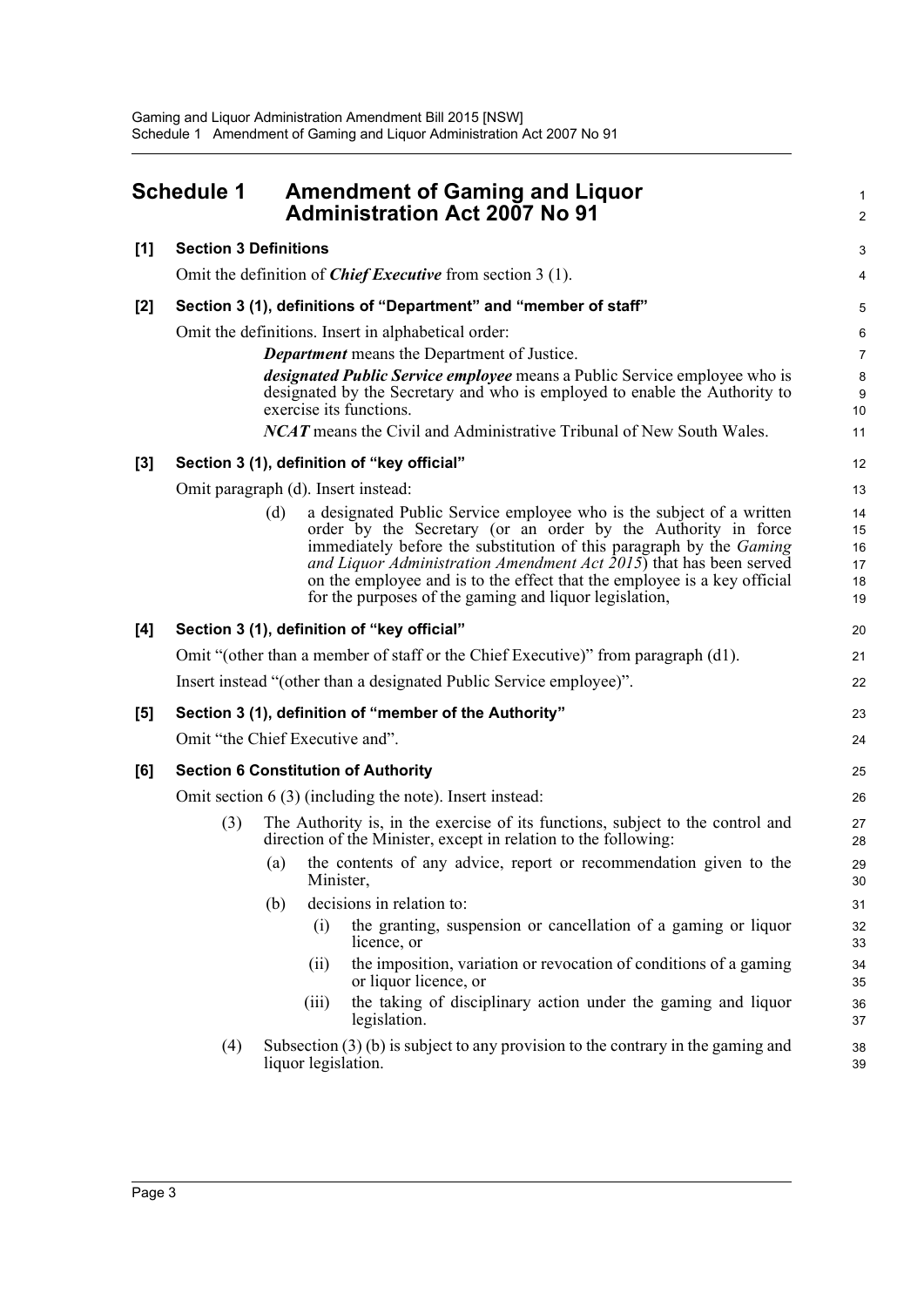| $[7]$  |                                                                                                                                                                                                                                                                                        |                    |                 | <b>Section 7 Members of Authority</b>                                                                                                                                                                                                                                                                                                                                                        | 1                          |  |  |  |  |
|--------|----------------------------------------------------------------------------------------------------------------------------------------------------------------------------------------------------------------------------------------------------------------------------------------|--------------------|-----------------|----------------------------------------------------------------------------------------------------------------------------------------------------------------------------------------------------------------------------------------------------------------------------------------------------------------------------------------------------------------------------------------------|----------------------------|--|--|--|--|
|        |                                                                                                                                                                                                                                                                                        |                    |                 | Omit section 7 (1). Insert instead:                                                                                                                                                                                                                                                                                                                                                          | $\overline{c}$             |  |  |  |  |
|        |                                                                                                                                                                                                                                                                                        | (1)                |                 | The Authority consists of such number of members as are appointed by the<br>Governor on the recommendation of the Minister.                                                                                                                                                                                                                                                                  | 3<br>4                     |  |  |  |  |
| [8]    |                                                                                                                                                                                                                                                                                        | Section 7 (2)-(4)  |                 |                                                                                                                                                                                                                                                                                                                                                                                              | 5                          |  |  |  |  |
|        |                                                                                                                                                                                                                                                                                        |                    |                 | Omit "(other than the Chief Executive)" wherever occurring.                                                                                                                                                                                                                                                                                                                                  | 6                          |  |  |  |  |
| [9]    |                                                                                                                                                                                                                                                                                        |                    |                 | <b>Section 8 Chief Executive to manage the Authority</b>                                                                                                                                                                                                                                                                                                                                     | 7                          |  |  |  |  |
|        | Omit the section.                                                                                                                                                                                                                                                                      |                    |                 |                                                                                                                                                                                                                                                                                                                                                                                              |                            |  |  |  |  |
| $[10]$ |                                                                                                                                                                                                                                                                                        |                    |                 | <b>Section 9 General functions of Authority</b>                                                                                                                                                                                                                                                                                                                                              | 9                          |  |  |  |  |
|        | Omit "Section 59 of the <i>Government Sector Employment Act 2013</i> provides that the persons<br>so employed (or whose services the Authority makes use of) may be referred to as officers<br>or employees, or members of staff, of the Authority." from the note to section $9(2)$ . |                    |                 |                                                                                                                                                                                                                                                                                                                                                                                              |                            |  |  |  |  |
| $[11]$ |                                                                                                                                                                                                                                                                                        |                    |                 | Section 13 Delegation of Authority's functions                                                                                                                                                                                                                                                                                                                                               | 13                         |  |  |  |  |
|        |                                                                                                                                                                                                                                                                                        |                    |                 | Omit section 13 (2). Insert instead:                                                                                                                                                                                                                                                                                                                                                         | 14                         |  |  |  |  |
|        |                                                                                                                                                                                                                                                                                        | (2)                |                 | The Authority cannot, however, delegate its functions under:                                                                                                                                                                                                                                                                                                                                 | 15                         |  |  |  |  |
|        |                                                                                                                                                                                                                                                                                        |                    | (a)             | section 36A in respect of a review of a delegated decision, or                                                                                                                                                                                                                                                                                                                               | 16                         |  |  |  |  |
|        |                                                                                                                                                                                                                                                                                        |                    | (b)             | sections 18, 19, 22, 23, 28 and 59 of the Casino Control Act 1992.                                                                                                                                                                                                                                                                                                                           | 17                         |  |  |  |  |
| $[12]$ |                                                                                                                                                                                                                                                                                        | and 37 (c)         |                 | Sections 13 (3) (paragraph (a1) of definition of "authorised person or body")                                                                                                                                                                                                                                                                                                                | 18<br>19                   |  |  |  |  |
|        | Omit "member of staff" wherever occurring.                                                                                                                                                                                                                                             |                    |                 |                                                                                                                                                                                                                                                                                                                                                                                              |                            |  |  |  |  |
|        |                                                                                                                                                                                                                                                                                        |                    |                 | Insert instead "designated Public Service employee".                                                                                                                                                                                                                                                                                                                                         | 21                         |  |  |  |  |
| $[13]$ |                                                                                                                                                                                                                                                                                        | <b>Section 13A</b> |                 |                                                                                                                                                                                                                                                                                                                                                                                              | 22                         |  |  |  |  |
|        | Insert after section 13:<br>23                                                                                                                                                                                                                                                         |                    |                 |                                                                                                                                                                                                                                                                                                                                                                                              |                            |  |  |  |  |
|        | 13A                                                                                                                                                                                                                                                                                    |                    |                 | Review by NCAT of certain decisions of Authority                                                                                                                                                                                                                                                                                                                                             | 24                         |  |  |  |  |
|        |                                                                                                                                                                                                                                                                                        | (1)                |                 | A relevant person who is aggrieved by a decision of the Authority in relation<br>to an application made under a provision of the gaming and liquor legislation<br>prescribed by the regulations for the purposes of this section (a <i>prescribed</i><br>application) may apply to NCAT for an administrative review under the<br>Administrative Decisions Review Act 1997 of that decision. | 25<br>26<br>27<br>28<br>29 |  |  |  |  |
|        |                                                                                                                                                                                                                                                                                        | (2)                |                 | An administrative review under this section is by way of rehearing rather than<br>a new hearing.                                                                                                                                                                                                                                                                                             | 30<br>31                   |  |  |  |  |
|        |                                                                                                                                                                                                                                                                                        | (3)                |                 | An application for administrative review made under subsection (1) must:                                                                                                                                                                                                                                                                                                                     | 32                         |  |  |  |  |
|        |                                                                                                                                                                                                                                                                                        |                    | (a)             | be made within 28 days of notice of the decision being published on the<br>website of the Department, and                                                                                                                                                                                                                                                                                    | 33<br>34                   |  |  |  |  |
|        |                                                                                                                                                                                                                                                                                        |                    | (b)<br>website. | be accompanied by the fee prescribed by the regulations.<br>Note. Section 36C requires notice of the decision to be published on the Department's                                                                                                                                                                                                                                            | 35<br>36<br>37             |  |  |  |  |
|        |                                                                                                                                                                                                                                                                                        | (4)                |                 | Subsection (1) does not apply in relation to a decision of the Authority that<br>confirms, varies or revokes a decision made by a designated Public Service<br>employee or other Public Service employee acting under a delegation given by<br>the Authority.                                                                                                                                | 38<br>39<br>40<br>41       |  |  |  |  |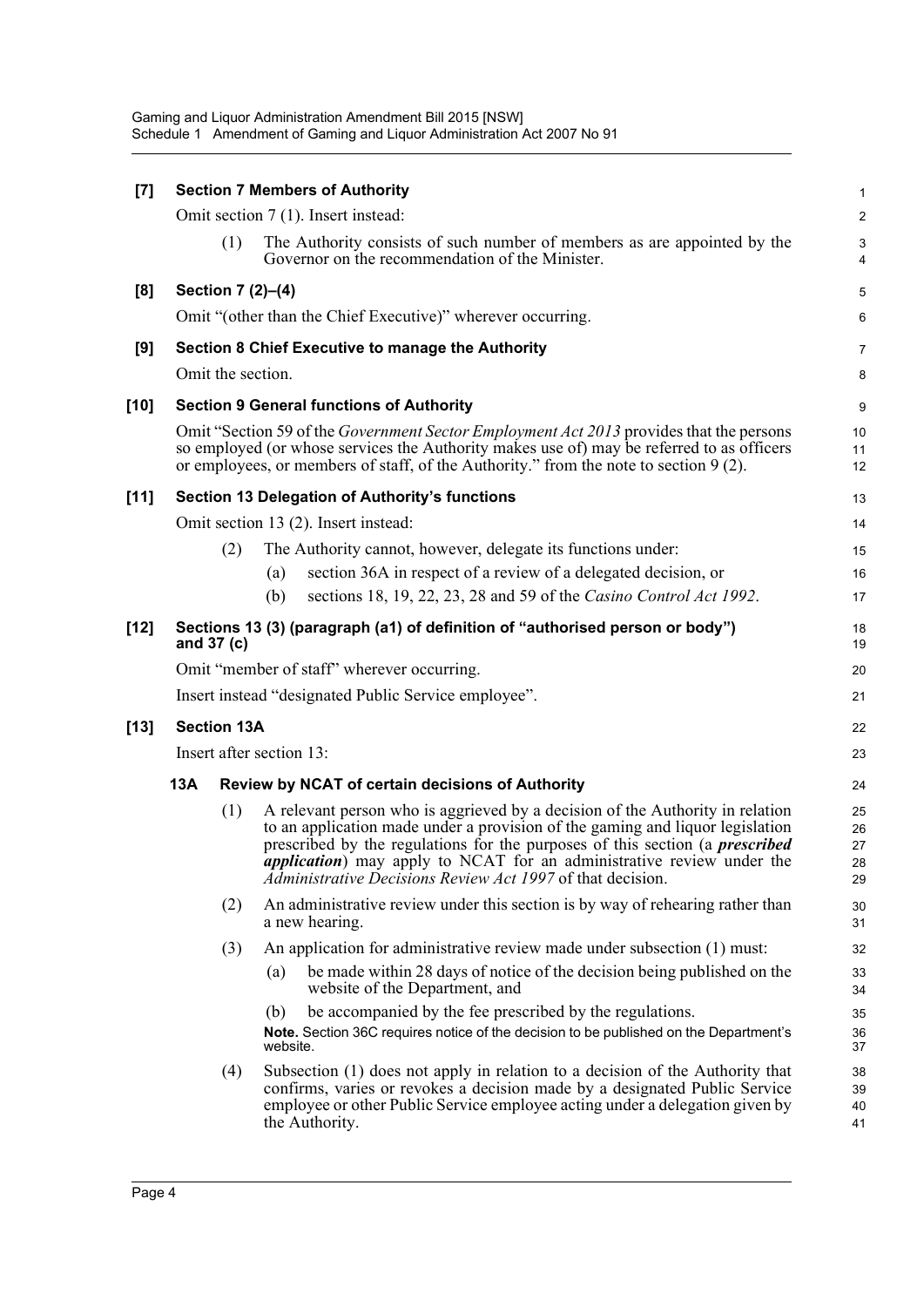|        | (5)                                                        |      | In this section, <i>relevant person</i> in relation to a prescribed application means:                                                                                                                                                                                                                                                   | $\mathbf{1}$               |  |  |
|--------|------------------------------------------------------------|------|------------------------------------------------------------------------------------------------------------------------------------------------------------------------------------------------------------------------------------------------------------------------------------------------------------------------------------------|----------------------------|--|--|
|        |                                                            | (a)  | the applicant, or                                                                                                                                                                                                                                                                                                                        | $\overline{c}$             |  |  |
|        |                                                            | (b)  | a person:                                                                                                                                                                                                                                                                                                                                | $\ensuremath{\mathsf{3}}$  |  |  |
|        |                                                            |      | who was required to be notified of the prescribed application, and<br>(i)                                                                                                                                                                                                                                                                | $\overline{4}$             |  |  |
|        |                                                            |      | who made a submission to the Authority or the Secretary in<br>(ii)<br>respect of the prescribed application.                                                                                                                                                                                                                             | 5<br>6                     |  |  |
| $[14]$ | of highest integrity                                       |      | Section 14 Persons engaged in administration of gaming and liquor legislation to be                                                                                                                                                                                                                                                      | $\overline{7}$<br>8        |  |  |
|        |                                                            |      | Omit section $14(1)(b)–(b2)$ . Insert instead:                                                                                                                                                                                                                                                                                           | $\boldsymbol{9}$           |  |  |
|        |                                                            | (b)  | designated Public Service employee nominated by the Secretary in<br>writing (or designated by the Authority in writing before the<br>substitution of this paragraph by the <i>Gaming and Liquor Administration</i><br><i>Amendment Act 2015</i> ) for the purposes of this section,                                                      | 10<br>11<br>12<br>13       |  |  |
|        |                                                            | (b1) | inspector,                                                                                                                                                                                                                                                                                                                               | 14                         |  |  |
| $[15]$ | Section 14 (3) (b)–(d)                                     |      |                                                                                                                                                                                                                                                                                                                                          | 15                         |  |  |
|        |                                                            |      | Omit the paragraphs. Insert instead:                                                                                                                                                                                                                                                                                                     | 16                         |  |  |
|        |                                                            | (b)  | the Authority—in the case of the position of consultant to the Authority,<br>or                                                                                                                                                                                                                                                          | 17<br>18                   |  |  |
|        |                                                            | (c)  | the Secretary—in the case of the position of designated Public Service<br>employee or inspector.                                                                                                                                                                                                                                         | 19<br>20                   |  |  |
| $[16]$ | Section 14 (12) and (13)                                   |      |                                                                                                                                                                                                                                                                                                                                          |                            |  |  |
|        |                                                            |      | Omit the subsections. Insert instead:                                                                                                                                                                                                                                                                                                    | 22                         |  |  |
|        | (12)                                                       |      | In the case of the position of consultant to the Authority, the Authority may<br>waive the operation of subsection $(10)$ in a particular case.                                                                                                                                                                                          | 23<br>24                   |  |  |
|        | (13)                                                       |      | In the case of the position of designated Public Service employee or inspector,<br>the Secretary may waive the operation of subsection (10) in a particular case.                                                                                                                                                                        | 25<br>26                   |  |  |
| $[17]$ |                                                            |      | Section 16 Restrictions relating to key officials and former key officials                                                                                                                                                                                                                                                               | 27                         |  |  |
|        |                                                            |      | Omit paragraphs (a) and (a1) from the definition of <i>appropriate authority</i> in section 16 (4).                                                                                                                                                                                                                                      | 28                         |  |  |
|        | Insert instead:                                            |      |                                                                                                                                                                                                                                                                                                                                          | 29                         |  |  |
|        |                                                            | (a)  | in the case of a designated Public Service employee or other Public<br>Service employee, or former designated Public Service employee or<br>other former Public Service employee—the Secretary, or                                                                                                                                       | 30<br>31<br>32             |  |  |
| $[18]$ | Section 36A Review by Authority of certain decisions<br>33 |      |                                                                                                                                                                                                                                                                                                                                          |                            |  |  |
|        |                                                            |      | Insert at the end of paragraph $(c)$ of the definition of <i>reviewable decision</i> in section 36A $(1)$ :                                                                                                                                                                                                                              | 34                         |  |  |
|        |                                                            |      | , or                                                                                                                                                                                                                                                                                                                                     | 35                         |  |  |
|        |                                                            | (d)  | a decision of a designated Public Service employee, or other Public<br>Service employee, acting under a delegation given by the Authority in<br>respect of an application made under a provision of the gaming and<br>liquor legislation prescribed by the regulations for the purposes of this<br>section <i>(delegated decision)</i> . | 36<br>37<br>38<br>39<br>40 |  |  |
| $[19]$ | Section 36A (2)                                            |      |                                                                                                                                                                                                                                                                                                                                          | 41                         |  |  |
|        |                                                            |      | Omit "Any". Insert instead "Subject to subsection (2A), any".                                                                                                                                                                                                                                                                            | 42                         |  |  |
|        |                                                            |      |                                                                                                                                                                                                                                                                                                                                          |                            |  |  |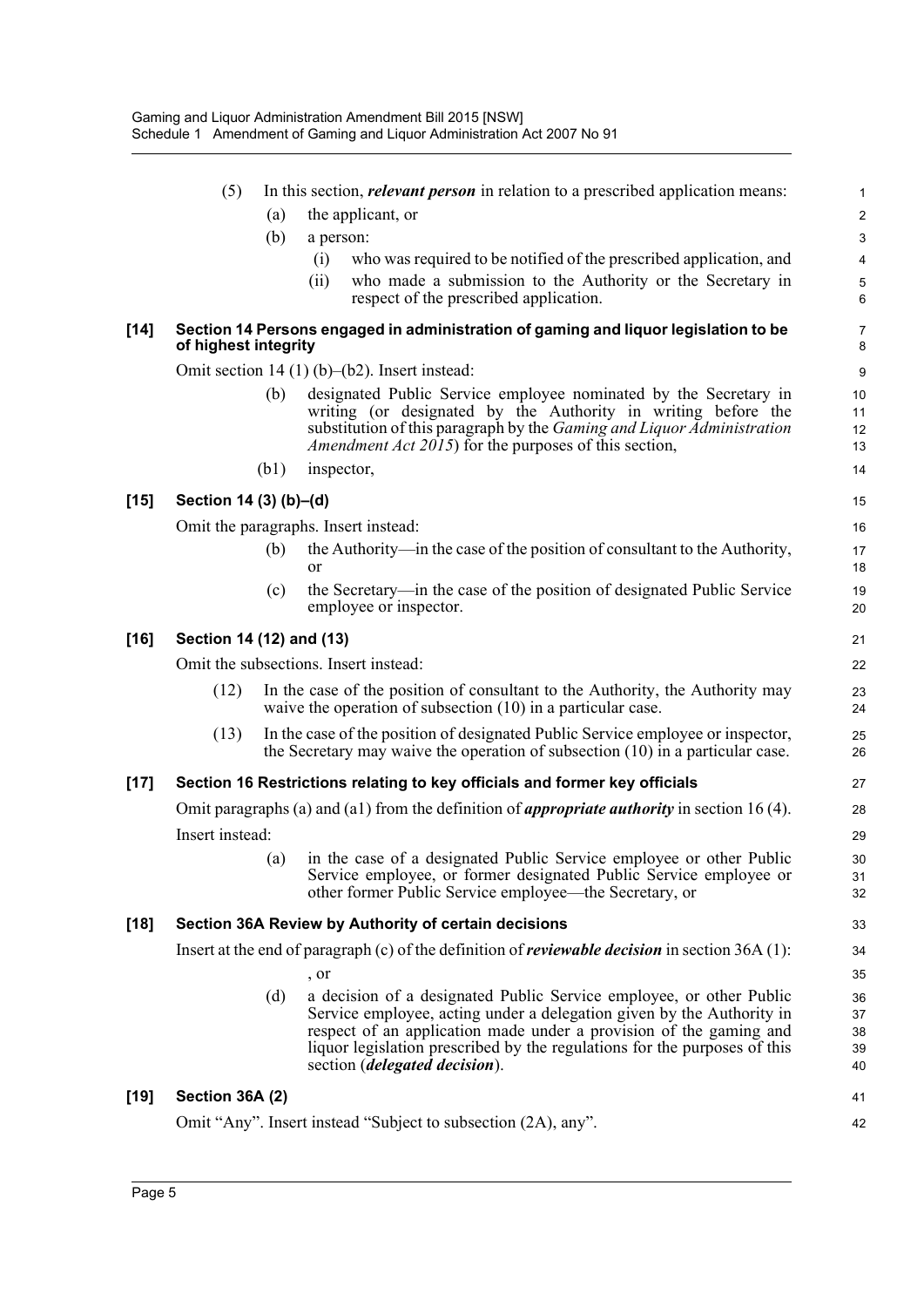| $[20]$ |                                                | Section 36A (2A)   |                                                                          |                          |                                                                                                                                                                                                                   | $\mathbf{1}$        |  |  |  |
|--------|------------------------------------------------|--------------------|--------------------------------------------------------------------------|--------------------------|-------------------------------------------------------------------------------------------------------------------------------------------------------------------------------------------------------------------|---------------------|--|--|--|
|        | Insert after section $36A(2)$ :                |                    |                                                                          |                          |                                                                                                                                                                                                                   |                     |  |  |  |
|        |                                                | (2A)               | An application for a review of a delegated decision may only be made by: |                          |                                                                                                                                                                                                                   |                     |  |  |  |
|        |                                                |                    | (a)                                                                      |                          | an applicant for, or the holder of, a gaming or liquor licence, or                                                                                                                                                | 4                   |  |  |  |
|        |                                                |                    | (b)                                                                      | a person:                |                                                                                                                                                                                                                   | $\sqrt{5}$          |  |  |  |
|        |                                                |                    |                                                                          | (i)                      | who was required to be notified of the application the subject of<br>the delegated decision, and                                                                                                                  | 6<br>$\overline{7}$ |  |  |  |
|        |                                                |                    |                                                                          | (ii)                     | who made a submission to the Authority or the Secretary in<br>respect of that application.                                                                                                                        | 8<br>9              |  |  |  |
| $[21]$ |                                                | Section 36A (3)    |                                                                          |                          |                                                                                                                                                                                                                   | 10                  |  |  |  |
|        |                                                |                    |                                                                          | Omit "of the Secretary". |                                                                                                                                                                                                                   | 11                  |  |  |  |
| $[22]$ |                                                |                    |                                                                          |                          | Section 36C Notice of certain decisions required to be published on relevant website                                                                                                                              | 12                  |  |  |  |
|        | Omit section $36C(1)$ and (2). Insert instead: |                    |                                                                          |                          |                                                                                                                                                                                                                   |                     |  |  |  |
|        |                                                | (1)                |                                                                          |                          | This section applies to:                                                                                                                                                                                          | 14                  |  |  |  |
|        |                                                |                    | (a)                                                                      |                          | any decision by the Authority or the Secretary under the gaming and<br>liquor legislation prescribed by the regulations for the purposes of this<br>section, and                                                  | 15<br>16<br>17      |  |  |  |
|        |                                                |                    | (b)                                                                      |                          | any decision by the Authority in relation to an application made under<br>a provision of the gaming and liquor legislation prescribed by the<br>regulations for the purposes of section 13A.                      | 18<br>19<br>20      |  |  |  |
|        | (2)                                            |                    |                                                                          |                          | As soon as practicable after a decision to which this section applies is made,<br>notice of the decision is to be published on the website of the Department.                                                     | 21<br>22            |  |  |  |
| $[23]$ |                                                | <b>Section 37A</b> |                                                                          |                          |                                                                                                                                                                                                                   | 23                  |  |  |  |
|        | Insert after section 37:                       |                    |                                                                          |                          |                                                                                                                                                                                                                   |                     |  |  |  |
|        | 37A                                            |                    |                                                                          |                          | <b>Submissions to Authority by Secretary</b>                                                                                                                                                                      | 25                  |  |  |  |
|        |                                                | (1)                |                                                                          |                          | The Secretary may make a submission to the Authority in relation to any<br>application made to the Authority under the gaming and liquor legislation.                                                             | 26<br>27            |  |  |  |
|        | (2)                                            |                    |                                                                          |                          | If any such submission is made to the Authority, the Authority is to take the<br>submission into consideration, including any recommendations contained in<br>the submission, before determining the application. | 28<br>29<br>30      |  |  |  |
| $[24]$ | <b>Section 41</b>                              |                    |                                                                          |                          |                                                                                                                                                                                                                   |                     |  |  |  |
|        | Omit the section. Insert instead:              |                    |                                                                          |                          |                                                                                                                                                                                                                   |                     |  |  |  |
|        | 41                                             |                    | <b>Seal of Authority</b>                                                 |                          |                                                                                                                                                                                                                   |                     |  |  |  |
|        |                                                |                    |                                                                          |                          | The seal of the Authority is to be kept by the Chairperson of the Authority and<br>may be affixed to a document only:                                                                                             | 34<br>35            |  |  |  |
|        |                                                |                    | (a)                                                                      | and                      | in the presence of the Chairperson of the Authority or a designated<br>Public Service employee authorised in that behalf by the Chairperson,                                                                      | 36<br>37<br>38      |  |  |  |
|        |                                                |                    | (b)                                                                      | the seal.                | with an attestation by the signature of the Chairperson of the Authority<br>or that designated Public Service employee of the fact of the affixing of                                                             | 39<br>40<br>41      |  |  |  |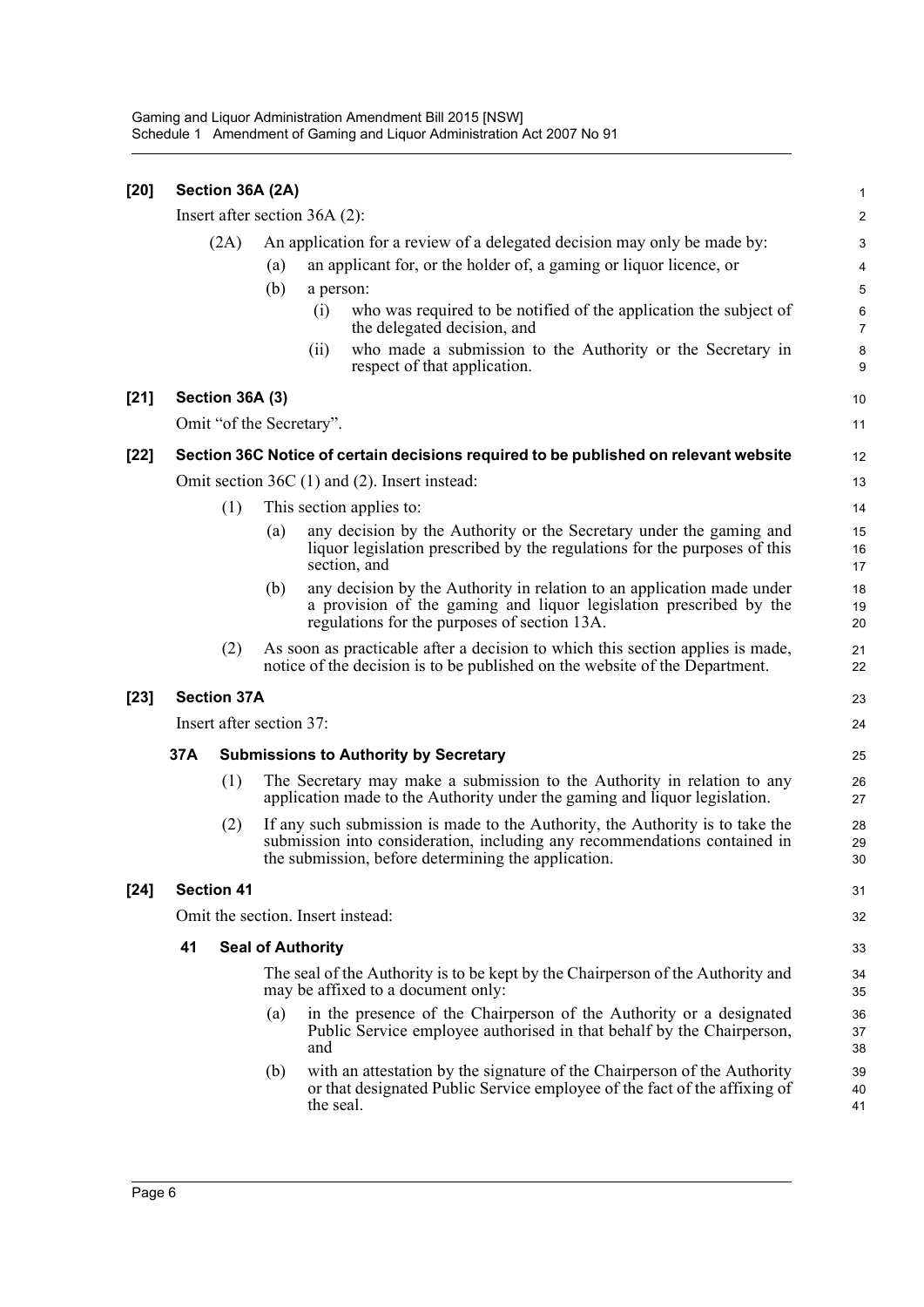**[25] Schedule 1 Provisions relating to the members and procedure of the Authority**  Omit "other than the Chief Executive" from the definition of *appointed member* in clause 1. 1 2